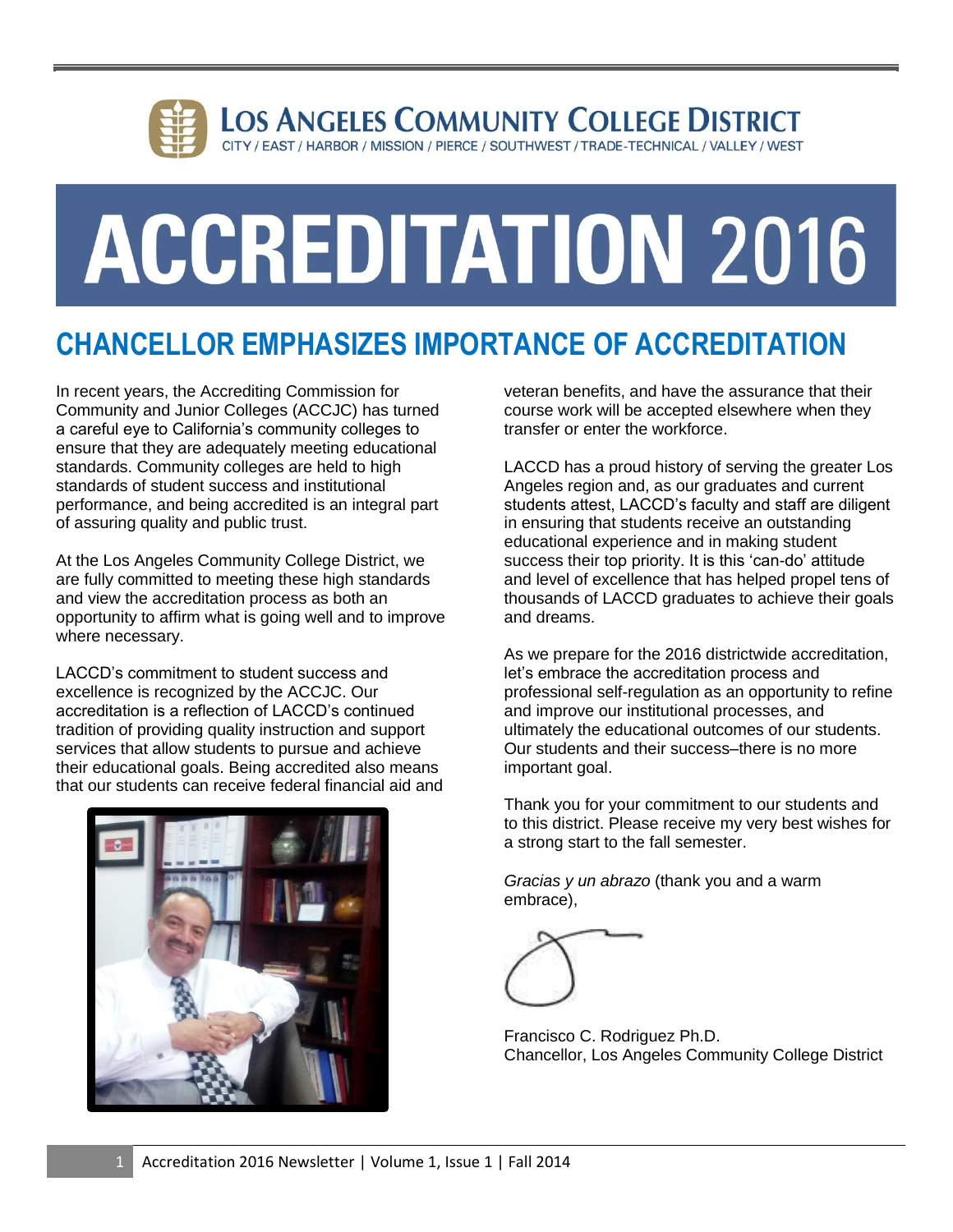### **MESSAGE FROM THE DISTRICT ACADEMIC SENATE PRESIDENT** DON GAUTHIER



As you are already aware, all nine of our colleges and the District Educational Services Center will be participating in accreditation activities in the months leading up to the Spring 2016 visit by the ACCJC, our accrediting agency.

Our institutions are being held to new and more demanding standards and

*Don Gauthier, DAS President*

unprecedented levels of accountability by local, state and federal

agencies, as well as the ACCJC. All aspects of what we do from the classroom to the Board room are under scrutiny. Faculty involvement and active participation in accreditation processes is vital for successful

accreditation outcomes and public assurance of the quality and integrity of our programs.

Title 5 defined for faculty in the California community colleges certain roles and responsibilities as professionals in shared governance. Faculty are charged with oversight of policy development and implementation in the 10+1 "academic and professional matters." One of the most important of these eleven areas includes "faculty roles and involvement in accreditation processes, including self-study and annual reports."

As professional educators, we play a crucial role in the success of our students and our colleges. The accreditation process allows us to contemplate and consider what we are doing well and what we need to do to improve. Only through frank and honest assessment of our policies, practices, and procedures can we determine how to best serve our diverse students and communities. This means that faculty must be an integral part of the discussion, evaluation and assessment of our colleges. As professionals, we owe this to ourselves, our students and the communities we serve.

> This year's survey includes the following categories: Goals and Plans, Student

Background, Financial Resources, College Services, College Facilities and Security,

Although general topic areas remain consistent

individual questions and themes are revised regularly in order to ensure relevance to

and Academic Experiences.

## **BIENNIAL STUDENT SURVEY UNDERWAY**

In order to serve our students better, and as part of continuous quality improvement, the Los Angeles Community College District conducts a biennial student survey. The first Student Survey was conducted in 1996 and has been administered every two years since that time. As such, it is the LACCD's largest collaborative effort between faculty, staff, and students at all nine colleges.

The Fall 2014 student survey will take place between September 29<sup>th</sup> and October 19<sup>th</sup>. Approximately 51,000 students will take the survey in 1,464 classes with the assistance of 1,256 faculty members. Under the able coordination of Dr. Moon Ko and in partnership with faculty from across the district, the survey is administered simultaneously at all nine colleges. Distance Education students will have the ability to complete the survey online and give their direct feedback as well.

Classes in which the survey is to be conducted are selected based on random sampling, which allows colleges to draw conclusions about the entire population based on survey results. Results are used by colleges and the ESC in support of decision making, program review and in the development of grant application proposals, among other activities.



*Dr. Moon Ko prepares boxes of surveys for distribution*

current student interests and emerging needs.

This year, for the first time since the survey was initiated, survey questions are being mapped to ACCJC standards. The results of this mapping will be made available to all colleges in order to assist them in preparing their accreditation reports.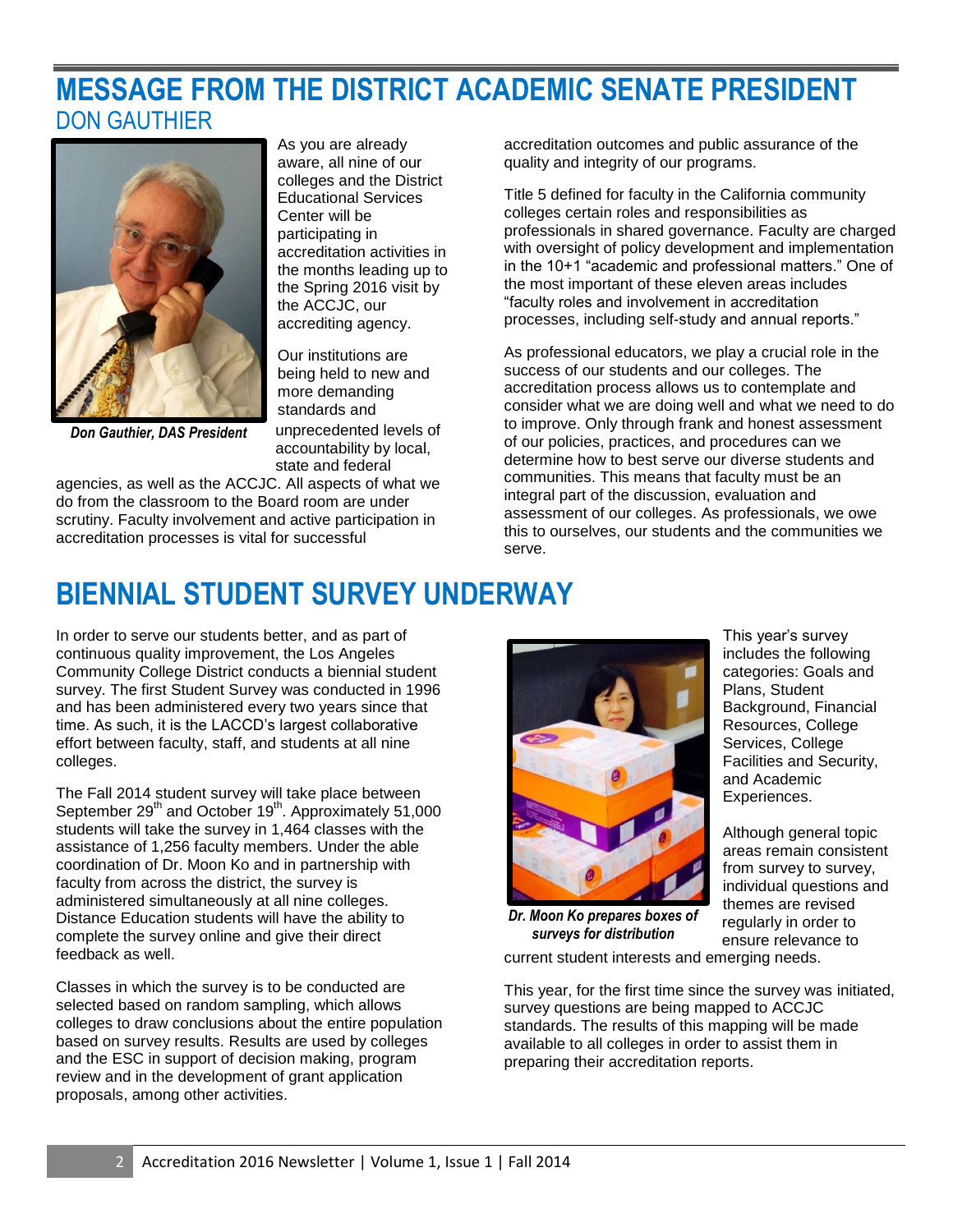## **ESC BEGINS REVITALIZED PROGRAM REVIEW CYCLE**

The Educational Services Center (ESC) itself, as well as all nine LACCD colleges, will be visited by the ACCJC in Spring 2016. In preparation for that event, the ESC has looked to updating its own program review processes as a first step.

In years past, the ESC has undergone a biennial process to update the District Office Service Outcomes (DOSOs), which are published in the District Governance Handbook. However, review indicated the need for more structure and the creation of individual Service Area Outcomes (SAOs) for each of the ESC's different units.



*Dr. Matthew Lee with participants at ESC workshop, September 2, 2014*

In response, Dr. Matthew Lee has been contracted to assist the ESC in developing and administering a new program review cycle prior to the 2016 visit.

The ESC's goals are to establish an initial set of SAOs, assess them via customer satisfaction surveys and internal metrics, set goals for improvement, and complete another program review cycle with improvements in place by the time of the 2016 visit.

On August 19, 2014, the ESC held the first in a series of workshops to assist senior staff in framing and understanding the process they would be undertaking over the next year. Many of the topics that Dr. Lee covered are applicable to any program review scenario, whether at a college or at the ESC.

The key themes that Dr. Lee discussed in the first workshop included the importance of language, and linkages between program review and outcomes assessment.

#### *The Importance of Language*

Dr. Lee emphasized the importance of using a common language to ensure that all members are on the same page. For example*: "What are we referring to when we say program review? Is it the review of a program in a college, such as the review of curriculum, or the review of a discipline in a division? The expectation of the ACCJC is that all members of the institution speak the same language when describing the process."*

#### *Program Review and Outcomes Assessment*

According to Dr. Lee, the benefits of integrated outcomes assessment and program review include:

- Demonstrating continuous improvement based on regular, evidence-based assessment,
- Ensuring that assessment and improvement are combined into a seamless process, and
- **Helping focus resources on identified** institutional priorities.

The second workshop took place on September 2, 2014. In preparation, Dr. Lee requested that participants apply what they had learned in the first workshop to prepare a draft program review, starting from an outcome and performance objective all the way through a preliminary improvement objective. Workshop participants then congregated in small groups to conduct peer review and offer one another feedback, with Dr. Lee's oversight.